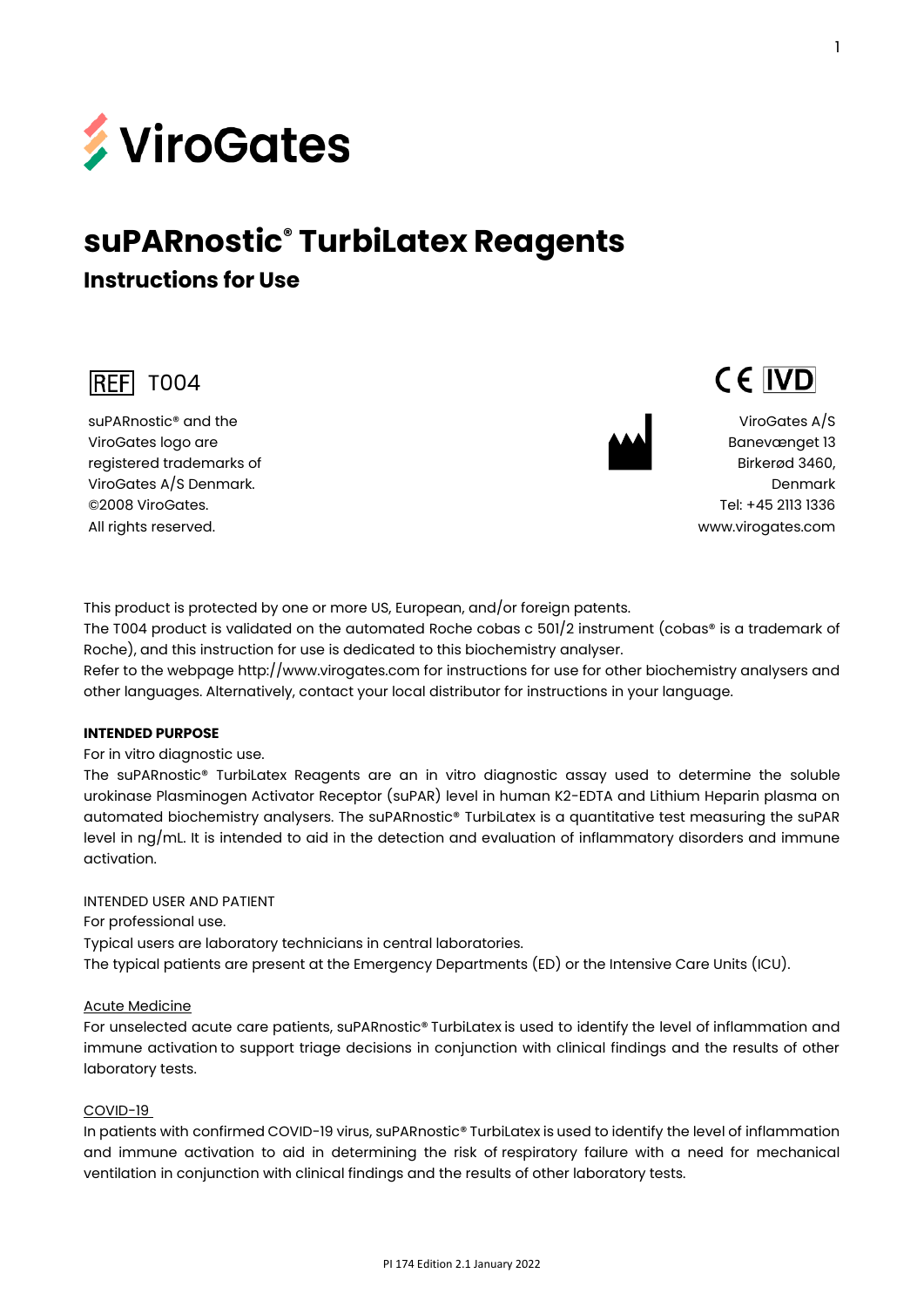#### **suPAR IS A MARKER OF DISEASE PROGRESSION**

suPAR is the soluble form of urokinase Plasminogen Activator Receptor (uPAR). The amount of suPAR is a measure of immune activation and inflammation.<sup>1</sup> suPAR is a biomarker increased by disease presence and severity.

In unselected ED patients, suPAR has a high negative predictive value for ruling out disease progression<sup>2</sup>. This means that patients with a low (<4 ng/mL) suPAR level have a good prognosis and a low risk of readmission and mortality<sup>3</sup>, supporting the decision of discharge of the patient. Conversely, a high suPAR level (>6 ng/ml) is a strong measure of chronic inflammation and the underlying risk of adverse outcomes, including short term mortality (in hospital, 30 days, or 90 days)<sup>2</sup> supporting the decision of further examination of the patient.

The use of suPAR in clinical routine adds significant additional knowledge to the standard assessment based on early warning score systems and standard parameters in pre-admission of acute medical patients. Hence, suPAR is a broadly applicable biomarker, e.g., in the ED, especially concerning discharge decisions of patients and identifying non-diagnosed inflammatory disease.

A cluster-randomised interventional study showed that up- or down-triaging patients based on suPAR levels increased the number of patients discharged (low risk) by 34%4 and reduced hospital bed days $^{\rm 5}$ .

In patients with confirmed COVID-19, suPAR levels below 4 ng/mL suggest a low risk of developing respiratory failure and can be discharged for home quarantine. $^{\rm 6}$ 

#### **TEST PRINCIPLES**

The suPARnostic® TurbiLatex test is a Particle Enhanced Turbidimetric Immunoassay (PETIA) that quantitatively determines suPAR in human plasma samples. The latex enhanced particles coated with anti-suPAR antibodies (Mouse/Rat) in the reagent agglutinates with the suPAR present in the sample. During the incubation time, an antigen-antibody complex is formed. The size of the complex is estimated using spectrophotometric technology at a wavelength of 570 nm. The degree of turbidity caused by the agglutination is a measure of suPAR in the sample. The higher suPAR, the higher the turbidity.

#### **REAGENTS AND MATERIALS**

Reagents provided:

- Reagent 1: Dilution Buffer (Glycine-Buffer solution (pH 8.2) and preservatives)
- Reagent 2: Latex Particle Reagent (Phosphate buffer solution (pH 6.1), latex particles coated with antisuPAR antibodies and preservatives)

This kit consists of a ready-to-use Reagent 1 dilution buffer and a ready-to-use Reagent 2 solution of latex particles coated with anti-suPAR antibodies.

The volume below is enough for a full cassette for the Roche cobas c 501 and c 502 chemistry analyser.

| Product/Buffer                  | Reagent 1   Reagent 2   No. tests |        |
|---------------------------------|-----------------------------------|--------|
| T004 (c 501 or c 502)   25.4 mL | $9.4$ mL                          | $120*$ |

\*No. of tests refers to the measurements available for sample testing when all reagent is transferred to the empty cassette. Reagent volumes additionally include the cassettes dead volumes and 12 tests used for calibration. The cassettes are for one-time use.

Material required but not provided:

- suPARnostic® TurbiLatex Calibrators
- suPARnostic<sup>®</sup> TurbiLatex Controls
- Roche Diagnostic cobas c 501 or c 502 analyser
- Empty cassettes for Roche cobas c 501 or c 502
- General laboratory equipment

2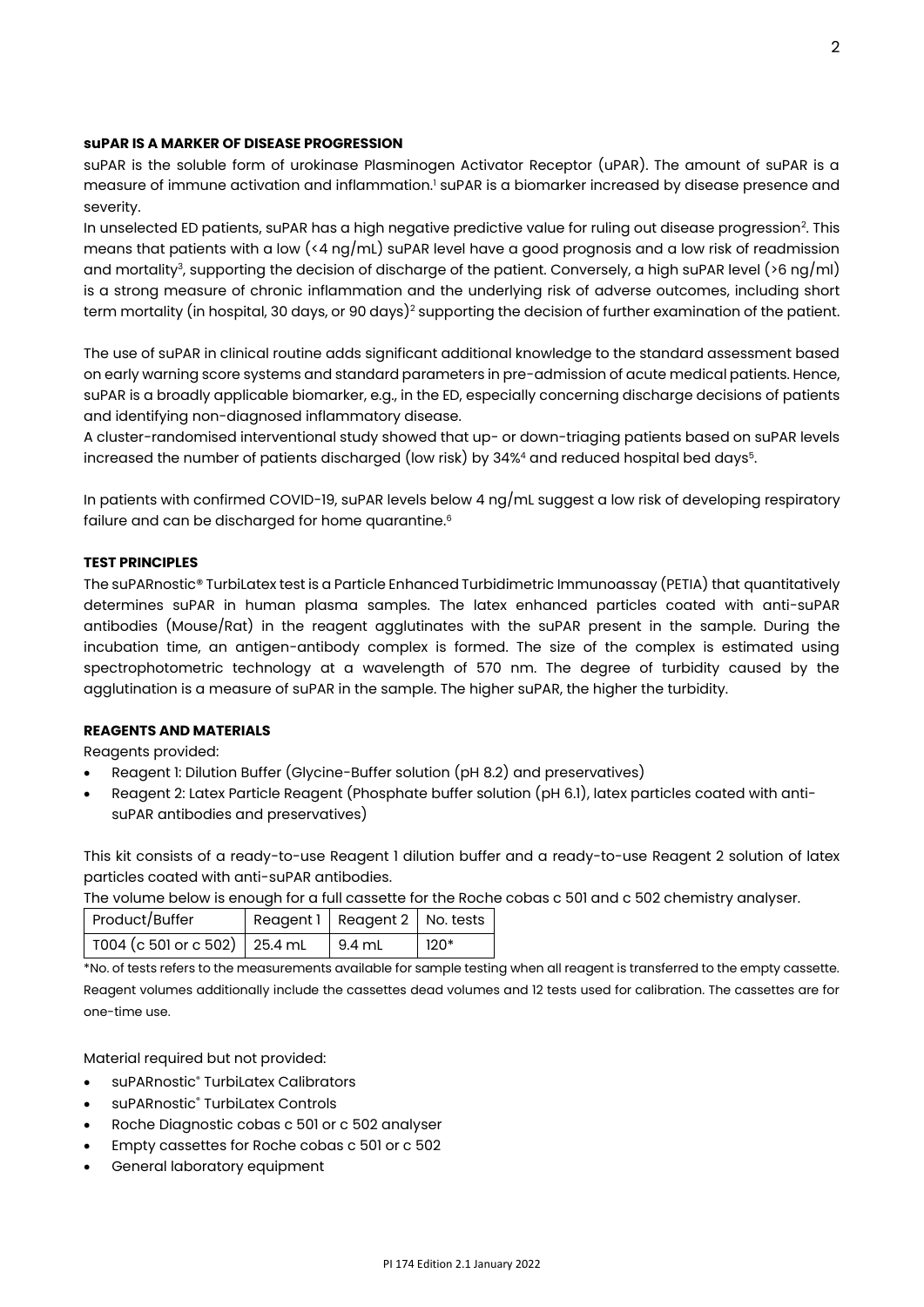#### **PRECAUTIONS**

For professional laboratory use.

For in vitro diagnostic use. Exercise the standard precautions required for handling all laboratory reagents. Disposal of all waste material should follow local guidelines. The safety data sheet is available for professional users upon request.

- Do not use kit components beyond the indicated kit expiration date.
- Do not freeze any of the kit components.
- Do not mix reagents from different kit lots.
- Do not switch caps on reagent containers as it may cause contamination or mix-up.
- Do not mouth pipette or ingest any of the reagents.
- Do not smoke, eat, or drink when performing the assay or in areas where samples or reagents are handled.
- Do not mix plasma samples from different patients or different blood samplings of the same patient.
- Human samples may be contaminated with infectious agents. Therefore, do not ingest, expose to open wounds, or breathe aerosols.
- Wear protective gloves and dispose of biological samples according to the regulations.
- Be aware of possible dilution of suPAR in the case of a transfusion, infusion or similar.

#### **STORAGE AND HANDLING**

The suPARnostic® TurbiLatex Reagents kit should be stored at 2-8°C - do not freeze.

Before use, check the expiry date on the label.

The suPARnostic® Reagents are produced with a 2-year shelf life from the production date.

The reagents have 8 weeks of onboard stability when kept at 2-8°C and with a minimum of monthly calibration.

The reagent's stability may be affected if not stored correctly, and inefficient and misleading results may be obtained. If any colouring or precipitation appear, discard the Reagents.

The suPARnostic® TurbiLatex Reagent must be transferred to Roche's appropriate cassettes before loading on the equipment.

#### **SAMPLE COLLECTION AND PREPARATION**

Blood samples collected in K2-EDTA and Lithium-Heparin have been validated.

Collecting blood samples should be performed by authorised personnel using approved venipuncture techniques.

To prepare plasma samples, draw whole blood into a blood collection tube containing either K2-EDTA or Lithium Heparin anticoagulant. Then, centrifuge the blood at 3,000 x g between 1-10 minutes or until blood cells and plasma have separated.

Ensure the samples, calibrators, and controls are at room temperature before measurement.

Due to possible evaporation effects when loaded on the instrument, samples, calibrators, and controls should be analysed within 2 hours.

**NOTE:** Do not use hemolysed, contaminated, or hyper-lipemic sample specimens.

#### **ASSAY PROCEDURE**

- 1) Install the suPARnostic® method using the application parameters provided at the end of this note onto the Roche cobas c 501/2 analyser.
- 2) Transfer the suPARnostic® TurbiLatex Reagents to Roche's appropriate cassettes before loading on the equipment. Reagent 1 is transferred to position A and Reagent 2 to position C. For more information, refer to the Roche cobas c MULTI pack IFU.

**NOTE:** The suPARnostic® TurbiLatex Reagent 2 is on the Roche cobas platform identified as R3.

- 3) Load reagents on the analyser.
- 4) Load blood sample directly on the analyser if fully automated or isolate plasma before loading.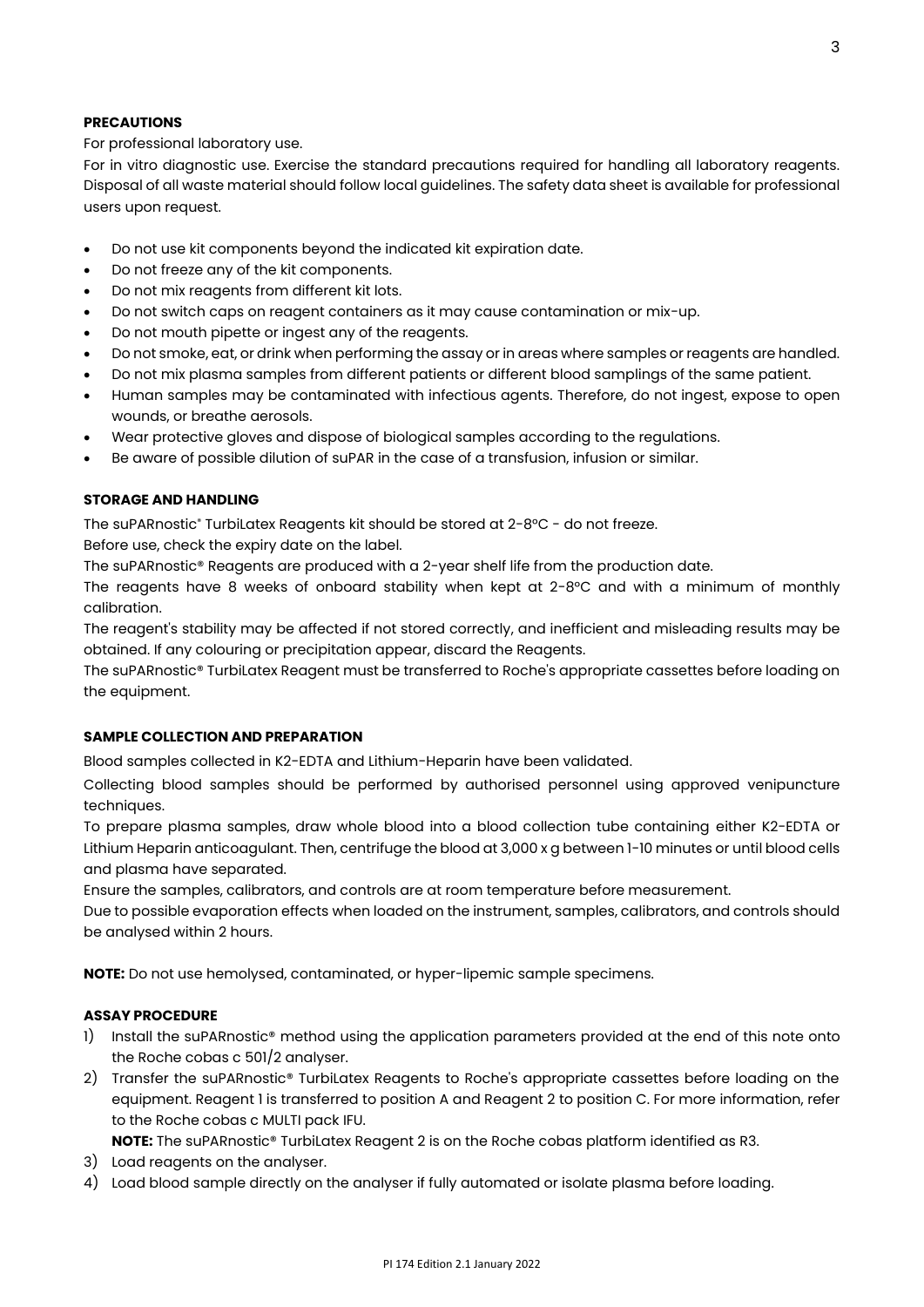- 5) The assay run time is 10 minutes with: 1 st incubation: 150 μL of Reagent 1 with 10 μL of the sample. 2nd incubation: 50  $\mu$ L of Reagent 2 is added to the mixture, and antigen-antibody complexes are formed.
- 6) The turbidity of the sample is measured in set time intervals at a wavelength of 570 nm.
- 7) Results are determined via a calibration curve generated by measuring a set of calibrators (#T002) with a known suPAR concentration.
- 8) The measurement result is calculated by determining the difference of absorbance values at 2 read points. The analyser automatically calculates the analyte concentration of each sample in ng/mL.

#### **CALIBRATION**

Together with the suPARnostic® TurbiLatex Reagents kit, the suPARnostic® TurbiLatex Calibrators (#T002) must be used for calibration. It is recommended to repeat the calibration at least once a month. In addition, recalibration is required when a new batch of the suPARnostic® TurbiLatex Reagents are used. Calibration is performed according to the instruction provided with the suPARnostic® TurbiLatex Calibrators.

#### **QUALITY CONTROL**

Quality control of the suPARnostic® TurbiLatex Reagents must be performed with the suPARnostic® TurbiLatex Controls (#T003) as a minimum after each calibration and according to the laboratory guidelines. If the QC values exceed the established upper/lower range, the laboratory should undertake corrective actions.

## **INTERPRETATION OF RESULTS**

#### **suPAR levels and cut-offs**

#### Acute care medical patients and risk of 90-day mortality

The cut-offs for interpreting results from acute care patients were established based on suPAR baseline measurements of 990 patients attending the ED in a Spanish multicenter trial.<sup>14</sup> The median age was 68 years (53-81), 50.8% were men, median suPAR was 3.8 ng/mL (Interquartile range 2.8-6.0). In total, 47 died during the 90-day follow-up. Out of the 990 patients, 520 (52.5%) had suPAR below 4.0 ng/mL. Patients with suPAR <4.0 ng/mL had a low risk of 90-day mortality (N=5, 0.96%), resulting in a negative predictive value (NPV) of 99.0%, a sensitivity of 89.4% and a specificity of 54.6%. In patients with suPAR >6.0 ng/mL (N=245 (24.8%), 33 patients died during the 90-day follow-up (13.5%), resulting in a positive predictive value (PPV) of 13.5%, a sensitivity of 70.2%, and a specificity of 77.5%.

|                                              | 90 Days follow-up |          |       |            |            |
|----------------------------------------------|-------------------|----------|-------|------------|------------|
|                                              | <b>Died</b>       | Survived | Total | <b>PPV</b> | <b>NPV</b> |
| <b>High risk</b> (suPAR $>6.0$ ng/mL)        | 33                | 212      | 245   | 13.5%      |            |
| <b>Medium Risk</b> (suPAR $4.0 - 6.0$ ng/mL) | 9                 | 216      | 225   |            |            |
| Low risk (suPAR $4.0 \text{ ng/mL}$ )        | 5                 | 515      | 520   |            | 99.0%      |
| Total                                        | 47                | 943      | 990   |            |            |
| Sensitivity/specificity $($ < 4.0 ng/mL)     | 89.4%             | 54.6%    |       |            |            |
| Sensitivity/specificity (>6.0 ng/mL)         | 70.2%             | 77.5%    |       |            |            |

Table 1: 90-day Mortality according to suPAR cut-offs in Spanish multicenter study.

#### COVID-19 and risk of respiratory failure

For patients who tested positive for the COVID-19 virus, suPAR baseline measurements were taken within 48 hours after patients presented at the hospital<sup>6</sup>. Respiratory failure was defined as the need for mechanical ventilation within 2 weeks. The study included 57 patients, of whom 21 developed respiratory failure. None of the patients with suPAR below 4.0 ng/mL developed respiratory failure resulting in an NPV of 100%, a sensitivity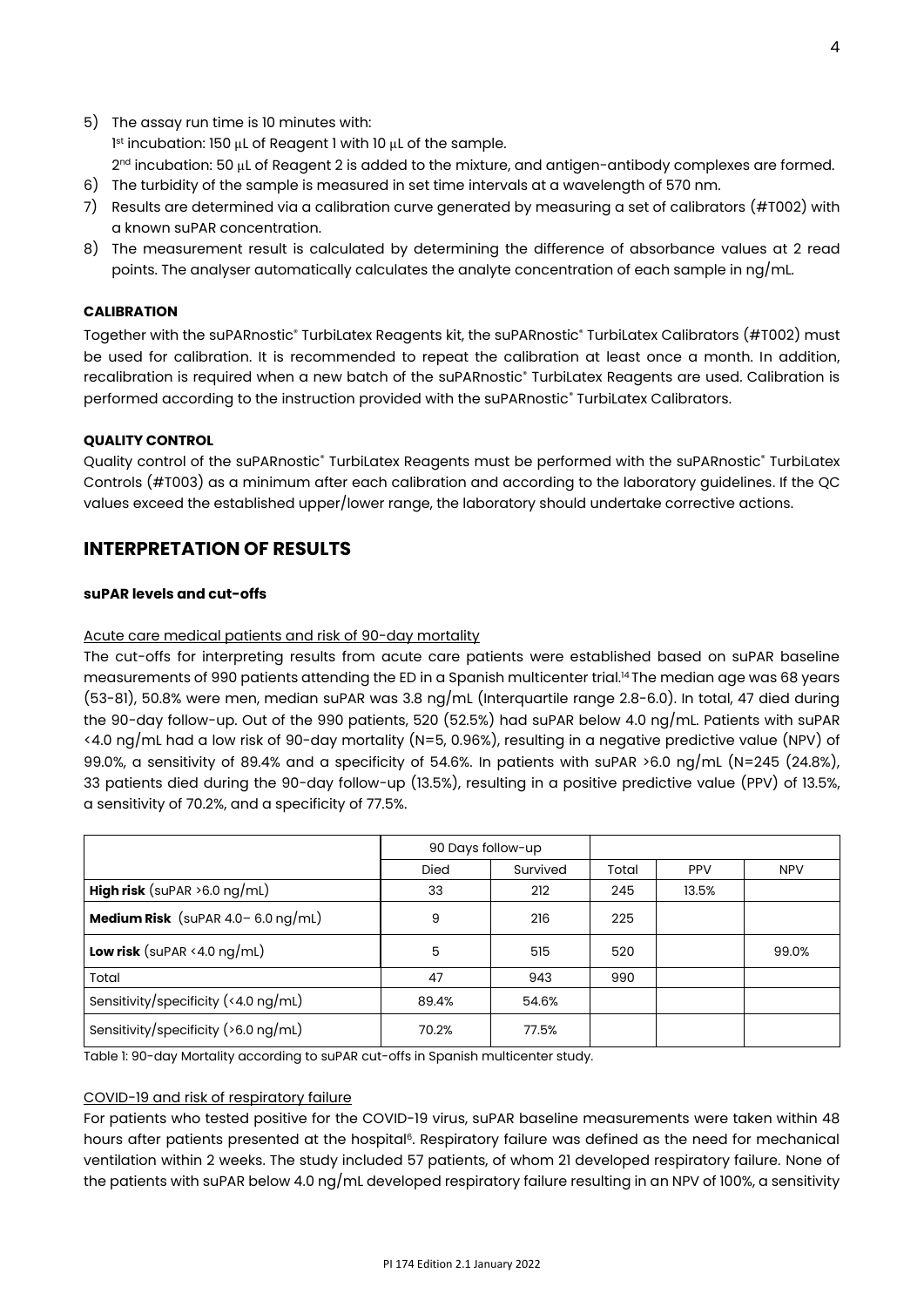of 100% and a specificity of 36.1%. Of the 21 patients who developed respiratory failure, 18 had baseline suPAR levels above 6.0 ng/mL resulting in a PPV of 85.7%, a sensitivity of 85.7%, and a specificity of 81.3%.

| suPAR level                 | Interpretation, ED and COVID-19                                                                                                                                                                                                                                                        |
|-----------------------------|----------------------------------------------------------------------------------------------------------------------------------------------------------------------------------------------------------------------------------------------------------------------------------------|
| $\langle 4.0 \text{ ng/mL}$ | <b>Low Risk</b><br>Supports the decision of discharge.<br>The underlying health condition is good, and the prognosis for survival is high.<br>Low risk of respiratory failure and need of mechanical ventilation in patients with COVID-19.                                            |
| 4.0-6.0 ng/mL               | <b>Medium Risk</b><br>Some disease activity or co-morbidity is present.<br>Some readmissions and mortality are expected after six months of follow-up.<br>$\overline{\phantom{0}}$<br>Medium risk of respiratory failure and need of mechanical ventilation in patients with COVID-19. |
| $>6.0$ ng/mL                | <b>High Risk</b><br>Clinical attention is needed - high risk of mortality.<br>Supports the decision of admission and treatment<br>High risk of respiratory failure and need of mechanical ventilation in patients with COVID-19.                                                       |

Table 2: Simplified suPAR clinical decision scheme<sup>,6, 14</sup>.

#### **EXPECTED VALUES IN HEALTHY INDIVIDUALS**

All individuals have a measurable suPAR level. In healthy blood donors (N=9305), the median suPAR level for men aged 18-65 years is 2.2 ng/mL (25-75% interval from 1.8-2.9 ng/mL)<sup>7</sup> , for women aged 18-65 years is 2.6 ng/mL (25-75% interval from 2.1-3.2 ng/mL)<sup>7</sup>, patients attending ED the suPAR level is around 3.0-6.0 ng/mL<sup>2,3,8</sup>. In patients with severe disease and organ failure, suPAR is often in the double-digits<sup>9,10</sup>. The higher the level, the higher the risk of disease progression and the worse the prognosis.

# **CLINICAL PERFORMANCE**

#### **Validation of cut-offs**

#### Acute care medical patients

The clinical validation data are from a prospective observational study of unselected acute medical patients attending the ED at Mikkeli Hospital in Finland." A total of 1747 acute medical patients were included and had suPAR measured using suPARnostic® TurbiLatex. The median age was 70 (IQR: 57-79), and 51.4% were men. Among patients with suPAR below 4.0 ng/mL (N=804, 46.0%), 8 (1.0%) died within 90-day follow-up, resulting in a negative predictive value of 99.0% and a sensitivity of 94.2% and a specificity of 47.9%. Among patients with suPAR above 6.0 ng/mL (N=429, 24.6%), 87 patients (20.3%) died within 90-day follow-up, resulting in a positive predictive value of 20.1%, a sensitivity of 63.0% and a specificity of 78.7%. Data for 90-day follow-up are shown in Table 3.

|                                       | 90-day follow-up |          |       |            |            |
|---------------------------------------|------------------|----------|-------|------------|------------|
|                                       | <b>Died</b>      | Survived | Total | <b>PPV</b> | <b>NPV</b> |
| <b>High risk</b> (suPAR $>6.0$ ng/mL) | 87               | 342      | 429   | 20.3%      |            |
| Medium Risk (suPAR $4.0 - 6.0$ ng/mL) | 43               | 471      | 514   |            |            |
| Low risk (suPAR $4.0 \text{ ng/mL}$ ) | 8                | 796      | 804   |            | 99.0%      |
| Total                                 | 138              | 1609     | 1.747 |            |            |
| Sensitivity/specificity (< 4.0 ng/mL) | 94.2%            | 49.5%    |       |            |            |
| Sensitivity/specificity (> 6.0 ng/mL) | 63.0%            | 78.7%    |       |            |            |

Table 3: 90-day mortality in acute medical patients in Finish validation study.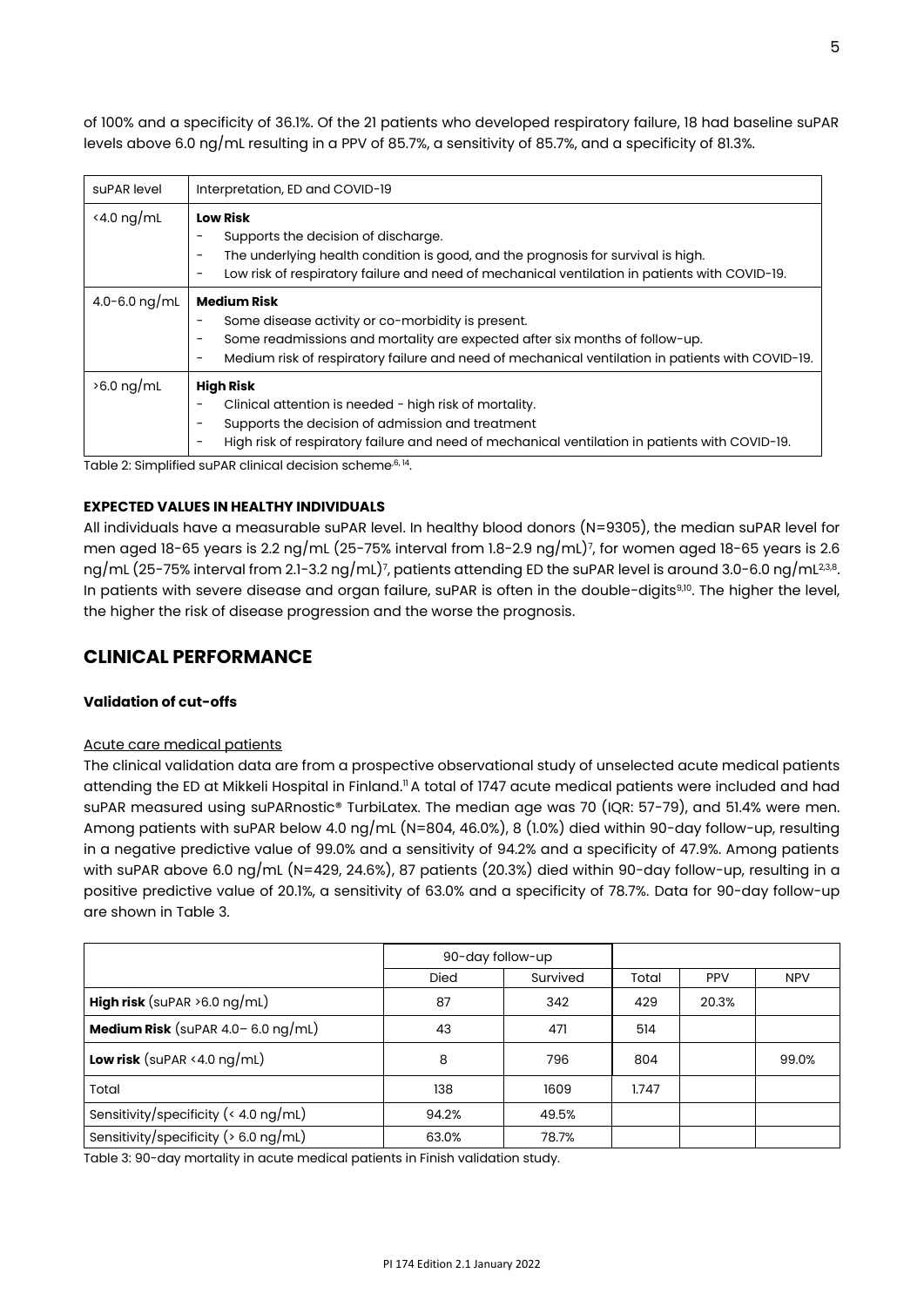#### COVID-19

The clinical validation data are from a prospective observational study at Mikkeli Central Hospital in Finland using the suPARnostic® TurbiLatex on a cobas c 501. The study included 100 acute medical patients who tested positive for SARS-CoV-2 at the Emergency Department at Mikkeli Central Hospital in Finland.<sup>15</sup>

Results of suPAR validation for stratification of COVID-19 patients regarding the risk of developing severe respiratory failure and requiring mechanical ventilation is shown in Table 4.

|                                          | 90-day follow-up |          |       |            |            |
|------------------------------------------|------------------|----------|-------|------------|------------|
|                                          | <b>Died</b>      | Survived | Total | <b>PPV</b> | <b>NPV</b> |
| High risk (suPAR $>6.0$ ng/mL)           | 5                | 44       | 49    | 10.2%      |            |
| Medium Risk (suPAR 4.0-6.0 ng/mL)        | 0                | 27       | 27    |            |            |
| Low risk (suPAR <4.0 $\log/mL$ )         | 0                | 24       | 24    |            | 100%       |
| Total                                    | 5                | 95       | 100   |            |            |
| Sensitivity/specificity (< 4.0 ng/mL)    | 100%             | 25.3%    |       |            |            |
| Sensitivity/specificity ( $> 6.0$ ng/mL) | 100%             | 53.7%    |       |            |            |

Table 4: 90-day development of respiratory failure in COVID-19 patients according to suPAR cut-offs.

#### **LIMITATIONS**

Clinical prognostication must not be based on the results of the suPARnostic® TurbiLatex test alone. Instead, the results must be interpreted considering the patient's clinical history and other diagnostic test results.

### **ANALYTICAL PERFORMANCE**

#### **SAMPLE STABILITY**

Blood samples should be added to the instrument for automated sampling within 2 hours of sampling to avoid hemolysis.

Samples should preferably be analysed as soon as possible, but K2-EDTA and Lithium Heparin plasma samples are stable for:

- 24 hours at room temperature (20-25°C).
- 3 days at  $2-8$ °C.
- -20°C for more extended storage.

Five freeze/thaw cycles over 5 days do not impact suPAR concentration in a sample.

#### **REQUIRED TRAINING**

To use the suPARnostic® TurbiLatex Reagents, the user must be fully trained to operate the chemistry analyser.

#### **PERFORMANCE CHARACTERISTICS**

Results presented below were obtained with the use of the suPARnostic® TurbiLatex Reagents on the Roche cobas<sup>®</sup> c 502 analyser. Therefore, the data shown is only valid for Roche cobas c 501 and c 502.

#### **RESULTS**

Results are calculated by linear regression.

If a calculation method other than linear regression is used, the method must be validated. Then, control the curve fitting using the suPARnostic® TurbiLatex Controls and undertake corrective actions if results exceed the upper and lower limit.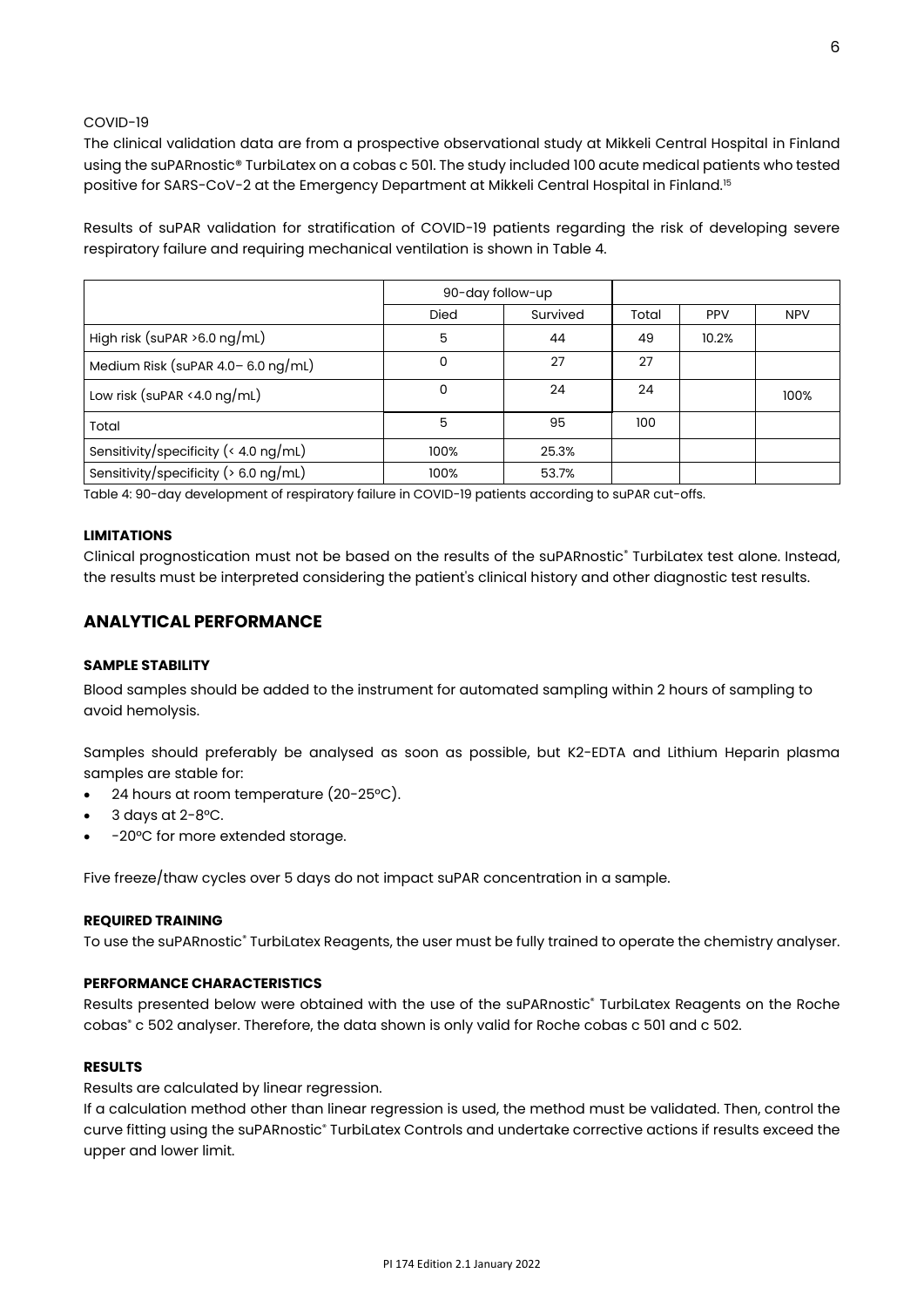#### **MEASURING RANGE**

The measuring range of the suPARnostic® TurbiLatex test is 1.9 ng/mL to 16.0 ng/mL on the Roche cobas® c 501/c 502 analyser.

It is not recommended to dilute samples with the results above the measuring range.

#### **ANALYTICAL LIMITS**

The Limit of Blank (LoB) was determined as the 95th percentile of 60 blank measurements.

The Limit of Detection (LoD) was calculated as LoB plus 3 times the pooled standard deviation (SD). The LoD corresponds to the lowest analyte concentration, which can be detected.

The Limit of Quantitation (LoQ) was calculated as LoB plus 10 times the SD of the mean low-level 'samples' estimation of 60 low-level samples.

| LoB<br>LoD          |                     | LoQ                 |
|---------------------|---------------------|---------------------|
| $1.0 \text{ ng/mL}$ | $1.2 \text{ ng/mL}$ | $1.2 \text{ ng/mL}$ |

LoB and LoD were established following CLSI EP17<sup>13</sup>. LoQ was established according to IUPAC, Codex Alimentarius Procedural Manual, 15<sup>th</sup> edition.

#### **INTERFERENCE**

Samples with abnormally elevated haemoglobin levels, lipids, or bilirubin may interfere with assay performance and sensitivity.

No interference was observed for the following concentrations.

| Substance:               | Concentration:     |
|--------------------------|--------------------|
| <b>Bilirubin</b>         | $350 \mu$ mol/L    |
| Hemoglobin               | 1.4 $g/L$          |
| Triglycerides            | 3.3 $g/L$          |
| <b>Rheumatoid Factor</b> | >440 IU/mL         |
| <b>HAMA</b>              | Titer $>640^\circ$ |

The interference studies were performed using a modified CLSI EP07-A2 protocol.<sup>13</sup>

Rheumatoid Factor and HAMA solutions were prepared by adding concentrated rheumatoid and HAMA solutions to human plasma pools.

In rare cases, gammopathy, especially type IgM (Waldenström's macroglobulinemia), may produce inaccurate results. Patients with a confirmed diagnosis of anti-TPO or other autoimmune-related diseases have been shown to interfere in a few cases.

Although precautions have been taken to minimise interference caused by heterophilic antibodies, erroneous results can be observed. Therefore, any suPAR value above 10 ng/mL should be carefully investigated, and unusually high results, e.g. above 20 ng/mL may be false-positive results caused by interference.

#### **LINEARITY**

The suPARnostic® TurbiLatex Reagents test is linear from 1.8 ng/mL to 26.5 ng/mL.

#### **HOOK EFFECT**

The suPARnostic® TurbiLatex Reagents test showed no prozone effect in concentrations up to 47.5 ng/mL.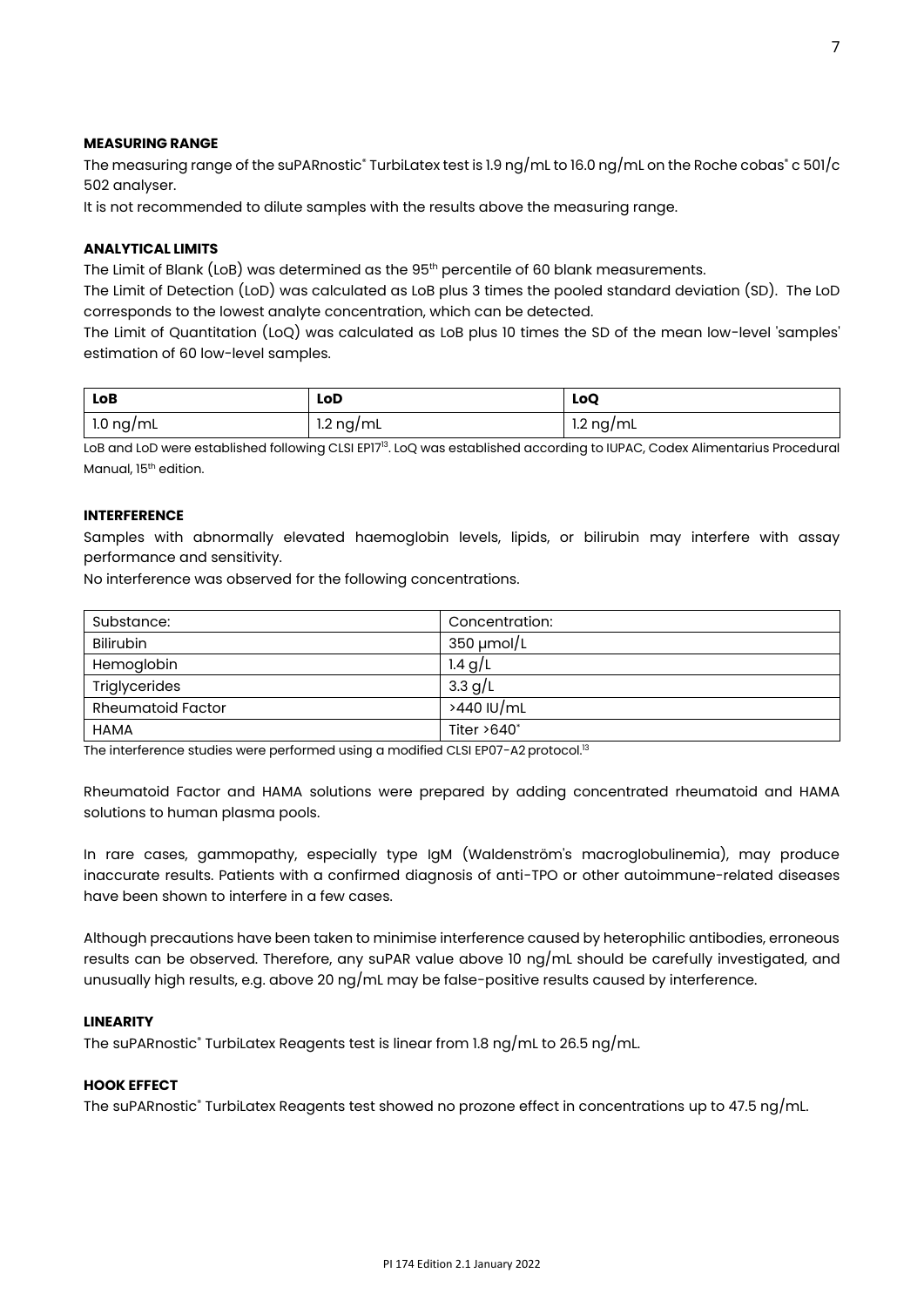#### **PRECISION**

Low, medium, and high samples were measured with two replicates in two separate runs per day for 20 days.

|        | Mean suPAR | Repeatability (CV) | Within-day     | Between-day    | Within-        |
|--------|------------|--------------------|----------------|----------------|----------------|
|        | level      |                    | precision (CV) | precision (CV) | laboratory     |
|        | (nq/mL)    |                    |                |                | precision (CV) |
| Low    | 3.4        | 3.5%               | 2.7%           | 9.7%           | 10.3%          |
| Medium | 7.1        | 3.5%               | 3.2%           | 5.6%           | 6.6%           |
| High   | 10.2       | 3.9%               | 0.0%           | 4.3%           | 5.8%           |

The intermediate precision study was performed according to the CLSI EP05-A2 protocol.<sup>13</sup>

#### **ACCURACY (METHOD COMPARISON)**

The suPARnostic® TurbiLatex is calibrated against an internal control verified with suPARnostic® ELISA. The maximum allowed variation between suPARnostic® ELISA and TurbiLatex is 15%, and between lots of TurbiLatex, it is 10%.

Bias and correlation calculations toward the suPARnostic<sup>®</sup> ELISA kit were conducted to estimate the suPARnostic® TurbiLatex kits ability to quantify suPAR in patient samples. 103 samples were measured with one lot of suPARnostic® TurbiLatex reagents, and the results were compared to the suPARnostic® ELISA results.

#### **Results:**

| Tvpe<br>Sample | No.<br>. of pairs | Slope | v-Intercept | Pearson correl. | Ranae value        |
|----------------|-------------------|-------|-------------|-----------------|--------------------|
| Plasma         | 103               | .1911 | .6281<br>-  | 0.965           | $1.5 - 15.3$ ng/mL |

 $X = \text{sup}$ ARnostic<sup>®</sup> ELISA  $Y = \text{sup}$ ARnostic<sup>®</sup> TurbiLatex

#### **ANTICOAGULANT EFFECT (METHOD COMPARISON)**

The suPARnostic® TurbiLatex is calibrated for plasma samples with K2-EDTA anticoagulant. Therefore, bias and correlation calculations toward K2-EDTA based plasma samples should be considered when a Lithium Heparin anticoagulant is used.

Therefore, 45 samples from the same individual were collected in K2-EDTA and Lithium Heparin samples drawn from a single subject were measured with one lot of suPARnostic® TurbiLatex reagents, and the results were compared.

| Sample<br>Type         | No. of pairs | Slope  | v-Intercept | Pearson correl. | Ranae value        |  |
|------------------------|--------------|--------|-------------|-----------------|--------------------|--|
| Lithium Heparin Plasma | 45           | 1219.، | $-0.057$    | 0.982           | $2.2 - 12.1$ ng/mL |  |

X = suPARnostic® TurbiLatex on K2-EDTA-plasma. Y = suPARnostic® TurbiLatex on Lithium Heparin Plasma. Studies were performed using Siemens Atellica® bioanaylser.

When using plasma with Lithium-Heparin anticoagulant, the following correction factor must be added to offset the inherent matrix:

**Correlated result** = (Obtained result for Lithium Heparin plasma) – 0.0571)/1.1219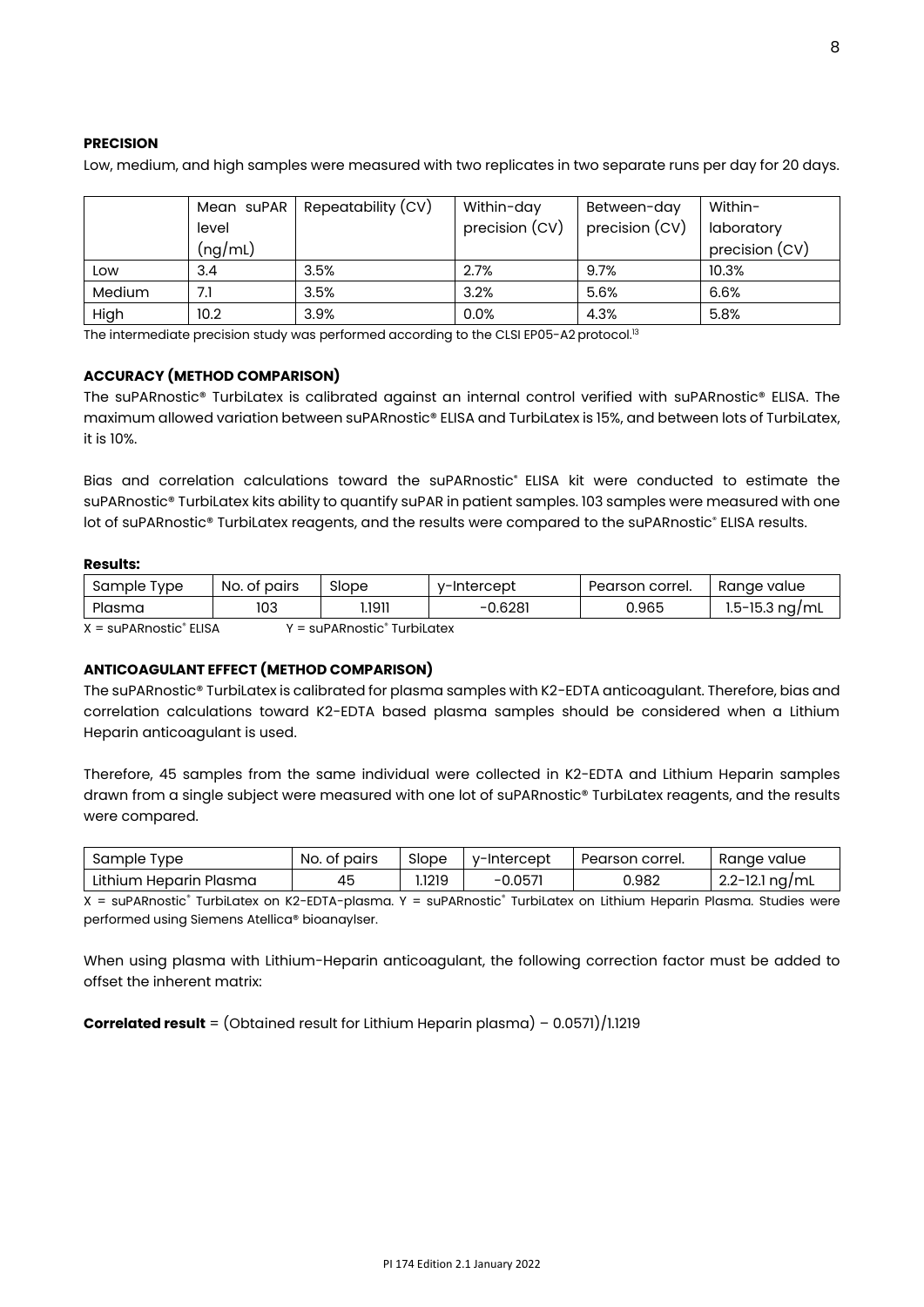#### **WASTE HANDLING**

Discard unused reagents and waste according to country, federal, state, and local regulations.

| <b>REF</b>                            |                                       |                     |
|---------------------------------------|---------------------------------------|---------------------|
| Catalogue no.                         | Contains sufficient for <n> tests</n> | Use by              |
| <b>IVD</b>                            |                                       | LOT                 |
| In vitro diagnostic medical<br>device | <b>Temperature Limits</b>             | LOT no. (Batch No.) |

#### **REFERENCES**

- 1) Desmedt S et al. The intriguing role of soluble urokinase receptor in inflammatory diseases. Crit Rev Clin Lab Sci. 2017 Mar;54(2):117-133
- 2) Rasmussen LJH et al. Combining National Early Warning Score with Soluble Urokinase Plasminogen Activator Receptor (suPAR) Improves Risk Prediction in Acute Medical Patients: A Registry-Based Cohort Study. Crit Care Med. 2018 Dec;46:1961-8.
- 3) Rasmussen LJH, et al. Soluble urokinase plasminogen activator receptor (suPAR) in acute care: a strong marker of disease presence and severity, readmission and mortality. A retrospective cohort study. Emerg Med J. 2016 Nov;33:769-75.
- 4) Schultz et al. Availability of suPAR in emergency departments may improve risk stratification: a secondary analysis of the TRIAGE III trial Scandinavian Journal of Trauma, Resuscitation and Emergency Medicine BMC (2019) 27:43
- 5) Schultz, M. et al. Early Discharge from the Emergency Department Based on Soluble Urokinase Plasminogen Activator Receptor (suPAR) Levels: A TRIAGE III Substudy, Hindawi, Disease Markers, Volume 2019
- 6) Rovina et al. Soluble urokinase plasminogen activator receptor (suPAR) as an early predictor of severe respiratory failure in patients with COVID-19 pneumonia. Crit Care, 2020 Apr 30;24(1):187;
- 7) Haastrup E, et al.: Soluble urokinase plasminogen activator receptor as a marker for use of antidepressants. PLoS One 2014.
- 8) Raggam RB et al. Soluble urokinase plasminogen activator receptor predicts mortality in patients with systemic inflammatory response syndrome. J Intern Med 2014, 276(6):651-8
- 9) Koch A, et al. Clinical relevance and cellular source of elevated soluble urokinase plasminogen activator receptor (suPAR) in acute liver failure. Liver Int 2014;34:1330–1339.
- 10) Donadello K, et al. Soluble urokinase-type plasminogen activator receptor as a prognostic biomarker in critically ill patients. J Crit Care. 2014 Feb;29(1):144-9.
- 11) Seppälä, S. et al. suPAR Cut-offs for Stratification of Low, Medium, and High-risk Acute Medical Patients in the Emergency Department, preprint available at https://www.researchsquare.com/article/rs-542503/v1
- 12) Azam Tu, et al. International Study of Inflammation in COVID-19. Soluble Urokinase Receptor (SuPAR) in COVID-19-Related AKI. J Am Soc Nephrol. 2020 Nov;31(11):2725-2735.
- 13) Protocols for Determination of Limits of Detection and Limits of Quantitation; Approved Guideline. EP17-A, Vol. 24 No. 34 Replaces EP17-P, Vol. 24 No. 10[. https://www.clsi.org/](https://www.clsi.org/)
- 14) Unpublished data from a multicenter study in Spain
- 15) Altintas I, et al.. suPAR Cut-Offs for Risk Stratification in Patients With Symptoms of COVID-19. Biomark Insights. 2021 Aug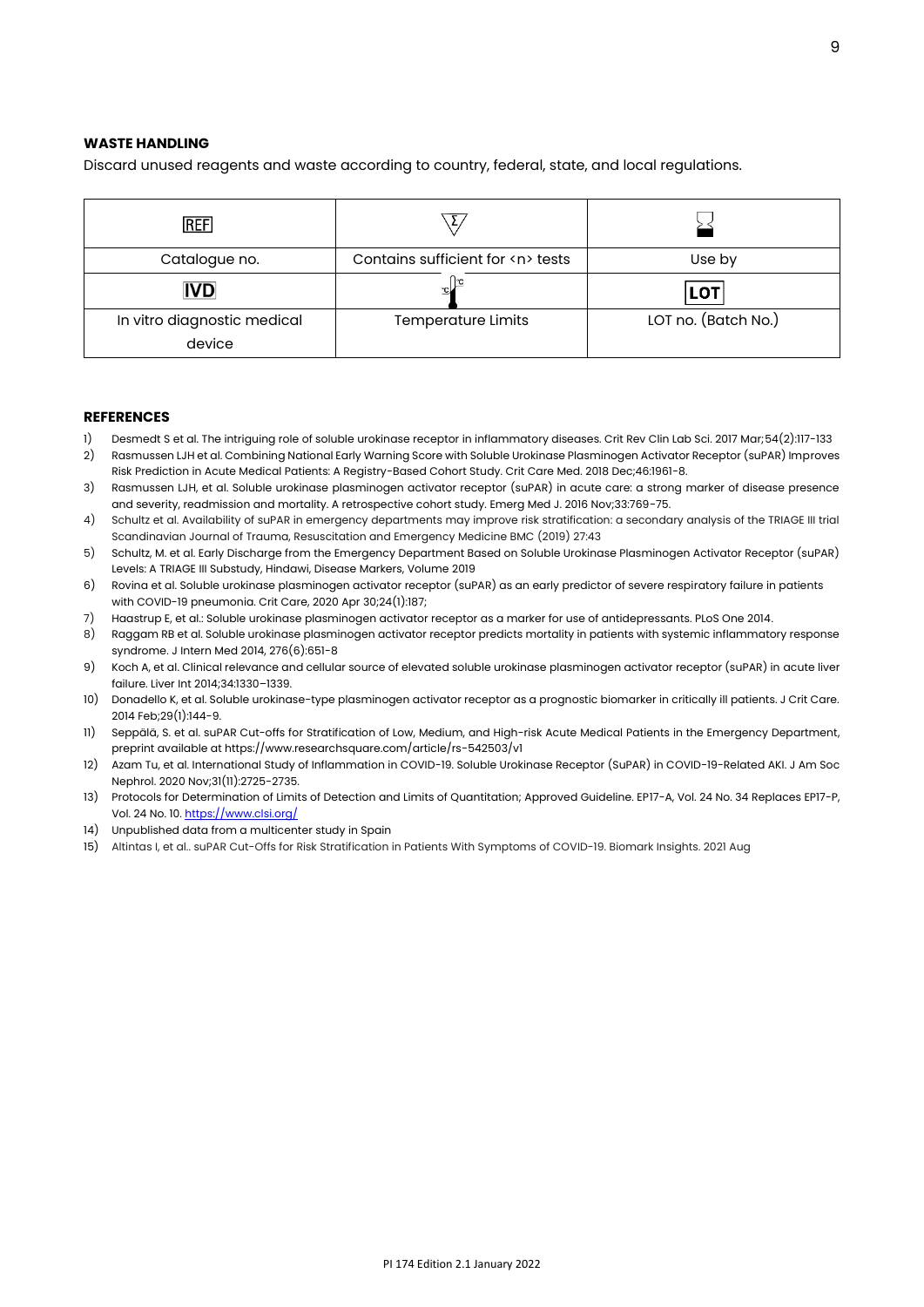# **APPLICATION PARAMETERS**

For the Roche cobas c 501/2 instrument

|                                | Calib.<br>Analysis      |  |             |          | Range                  |                        |             | Other          |          |        |   |   |
|--------------------------------|-------------------------|--|-------------|----------|------------------------|------------------------|-------------|----------------|----------|--------|---|---|
|                                |                         |  |             |          |                        |                        |             |                |          |        |   |   |
| Assay/Time/Point<br>2Point End |                         |  |             | 10       | 41                     | 68                     | $\mathbf 0$ | 0              |          |        |   |   |
| Wavelength (2./Prl.)<br>800    |                         |  |             | 570      |                        |                        |             |                |          |        |   |   |
|                                | Sample volume           |  |             |          |                        | Cassette configuration |             |                |          |        |   |   |
| 10.0<br>0.0<br>0<br>Norm.      |                         |  |             | code     |                        | #######                |             |                |          |        |   |   |
| 0.0<br>0<br>10.0<br>Dec.       |                         |  |             |          | <b>Expiration Days</b> |                        |             | 60             |          |        |   |   |
| 10.0<br>0.0<br>0<br>Inc.       |                         |  |             |          | Reagent volume         |                        |             |                |          |        |   |   |
| <b>Dilution</b>                |                         |  |             |          |                        | R <sub>1</sub>         | 150         | O              | Inactive |        |   |   |
| tit Water                      |                         |  |             |          |                        | R <sub>2</sub>         | 0           | 0              | Inactive |        |   |   |
| □ Diluent                      |                         |  |             |          |                        | R <sub>3</sub>         | 50          | 0              | Inactive |        |   |   |
|                                |                         |  |             |          |                        |                        |             |                |          |        |   |   |
|                                | <b>Linearity Limit</b>  |  | 0           | %        | $\mathbf 0$            | %                      | 0           | 0              |          |        |   |   |
|                                | Prozone-Limit           |  | -32000      |          | 32000                  | $\Omega$               | 0           | 0              | 0        | Inside | 0 | 0 |
| Abs. Limit                     |                         |  | 32000       |          | Increase               |                        |             |                |          |        |   |   |
|                                | Cell Detergent          |  | Detergent 1 |          |                        | <b>Stirring Level</b>  |             | $\overline{4}$ |          |        |   |   |
|                                | <b>Stirring Setting</b> |  |             | M1       | M <sub>2</sub>         | M <sub>3</sub>         |             |                |          |        |   |   |
| UP                             | Stirring                |  | LOW         | Stirring | Stirring               | Stirring               |             |                |          |        |   |   |

| Analysis                   | Calib.              |   | Range   |                  | Other                            |                    |     |  |
|----------------------------|---------------------|---|---------|------------------|----------------------------------|--------------------|-----|--|
| Linear<br>Calibration type |                     |   |         | Auto-calibration |                                  |                    |     |  |
| Point                      | 6                   |   |         |                  | ■ Timeout<br>cassette            |                    |     |  |
| Span                       | 3                   |   |         |                  |                                  |                    |     |  |
| Weight                     | $\mathsf{O}\xspace$ |   |         |                  | Cassette                         | Active<br>30       | Day |  |
|                            |                     |   |         |                  | Changeover                       |                    |     |  |
| Update time<br>None        |                     | 0 | 0       |                  | cassette                         | Cancel             |     |  |
| SD-Limit                   | 999                 |   |         |                  | ■ QC-Violation<br>Method<br>Rule | <b>Blank</b><br>1s |     |  |
| Duplicate Limit            | 99                  |   | % 32000 | Abs.             | Control 1<br>Control 2           | None<br>None       |     |  |
| Sensitivity Limit          | -99999              |   | 99999   |                  | Control 3                        | None               |     |  |
| S1 Abs. Limit              | $-32000$            |   | 32000   |                  |                                  |                    |     |  |
| □ Auto masking             |                     |   |         |                  |                                  |                    |     |  |